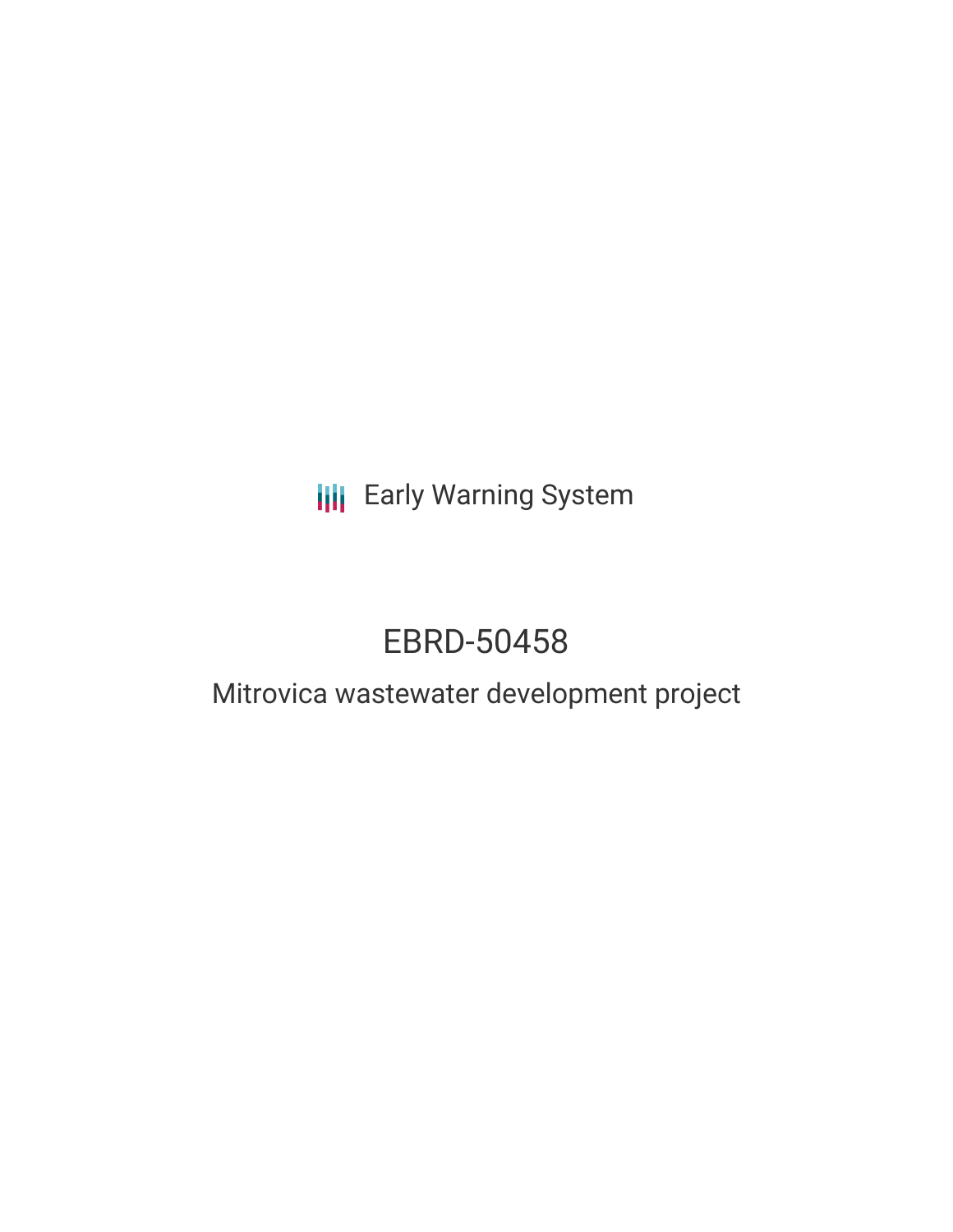

#### **Quick Facts**

| <b>Countries</b>               | Kosovo                                                  |
|--------------------------------|---------------------------------------------------------|
| <b>Financial Institutions</b>  | European Bank for Reconstruction and Development (EBRD) |
| <b>Status</b>                  | Proposed                                                |
| <b>Bank Risk Rating</b>        | B                                                       |
| <b>Borrower</b>                | Mitrovica JSC                                           |
| <b>Sectors</b>                 | Water and Sanitation                                    |
| <b>Investment Type(s)</b>      | Loan                                                    |
| <b>Investment Amount (USD)</b> | $$21.17$ million                                        |
| <b>Loan Amount (USD)</b>       | \$21.17 million                                         |
| <b>Project Cost (USD)</b>      | $$43.76$ million                                        |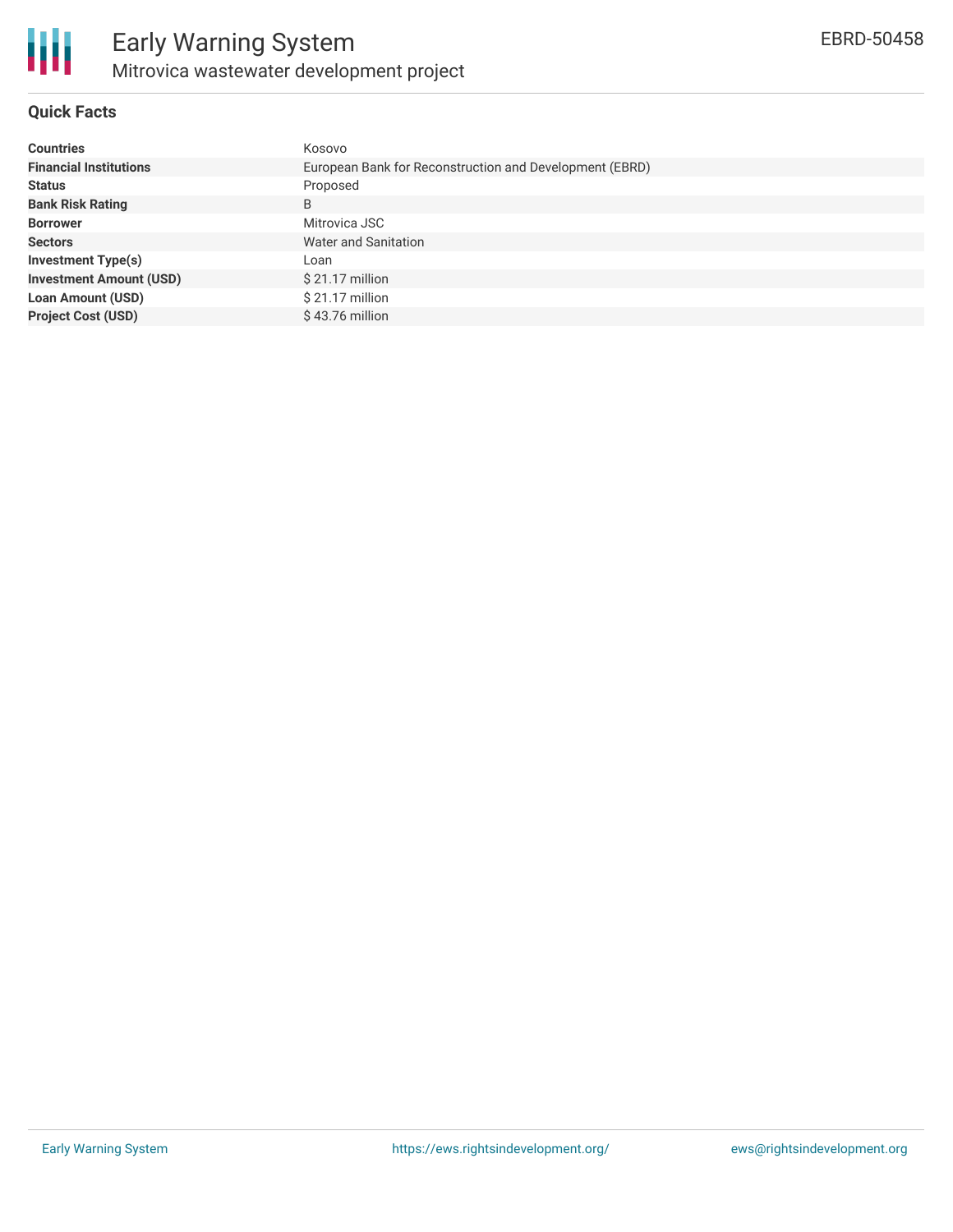

#### **Project Description**

According to EBRD website, the project will enable the Mitrovica to rehabilitate, upgrade and extend its wastewater network, and construct a new centralised WWTP in order to collect and treat the wastewater to the relevant EU environmental standards. Implementation of the project will result in significant environmental benefits to local freshwater resources by considerably reducing the volumes of raw wastewater, and

its associated pollutant loads, that will be discharged straight into the river. The Project is expected to increase the number of people connected the sewage network in the service area of Mitrovica.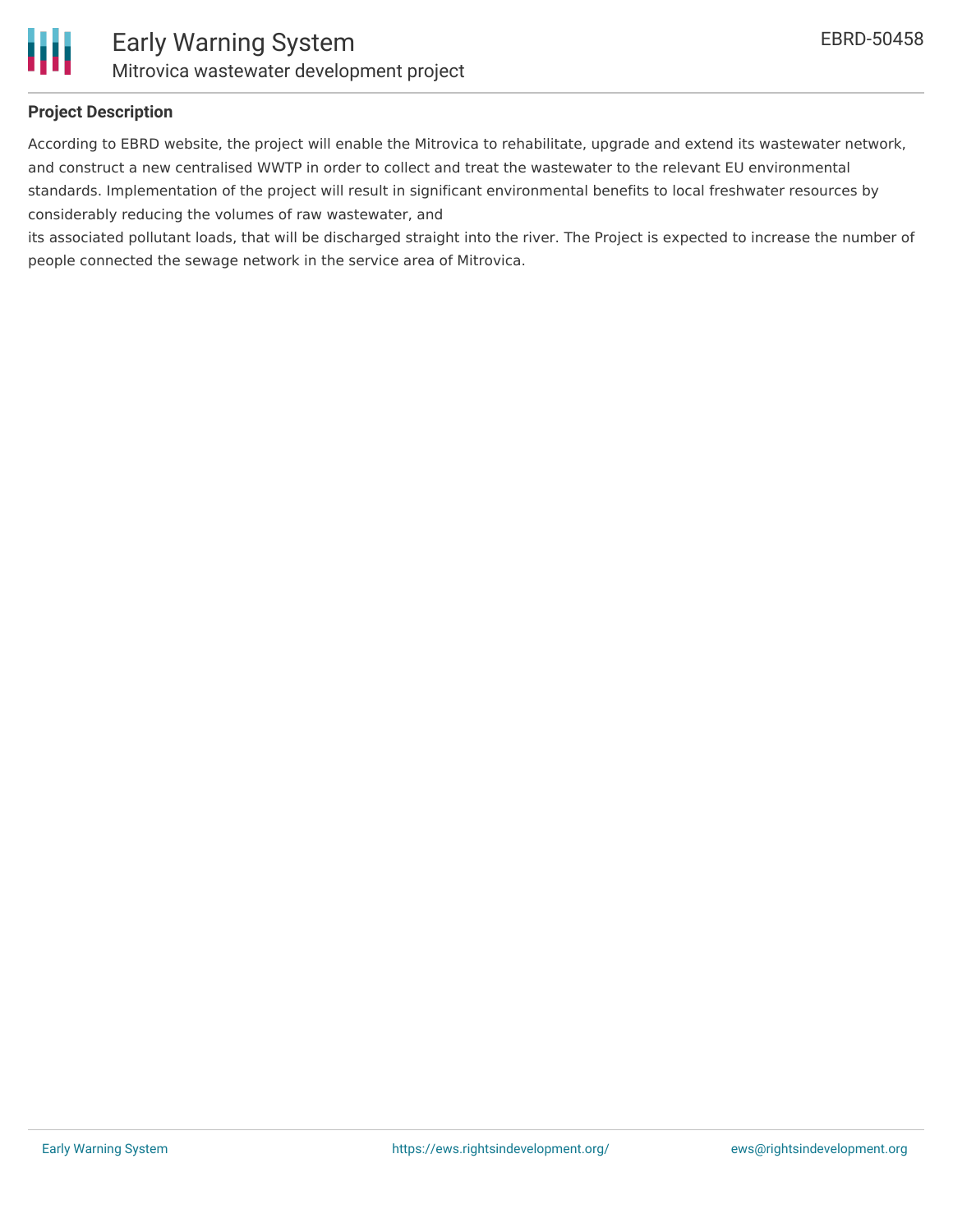

### Early Warning System Mitrovica wastewater development project

#### **Investment Description**

European Bank for Reconstruction and Development (EBRD)